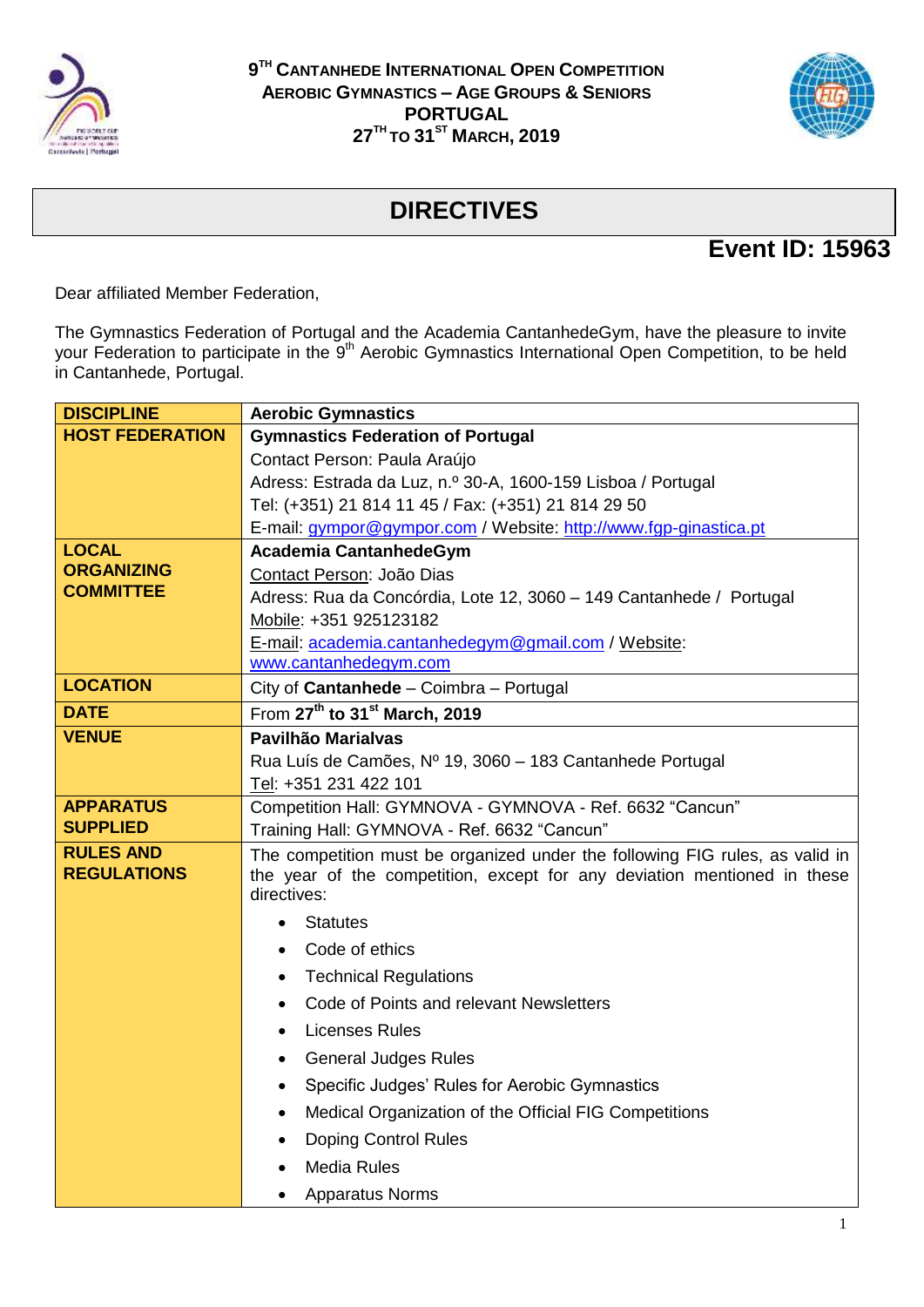|                                                                                           | <b>Advertising and Publicity Rules</b>                                                                                                                                                                                                                                                                                                                                                                                                                                                                                                                                                                                                                                                                                                                                                                                                                                                                                                                                                                                                                                                                                                                                                                                                                                                                                                                                                                          |  |  |
|-------------------------------------------------------------------------------------------|-----------------------------------------------------------------------------------------------------------------------------------------------------------------------------------------------------------------------------------------------------------------------------------------------------------------------------------------------------------------------------------------------------------------------------------------------------------------------------------------------------------------------------------------------------------------------------------------------------------------------------------------------------------------------------------------------------------------------------------------------------------------------------------------------------------------------------------------------------------------------------------------------------------------------------------------------------------------------------------------------------------------------------------------------------------------------------------------------------------------------------------------------------------------------------------------------------------------------------------------------------------------------------------------------------------------------------------------------------------------------------------------------------------------|--|--|
|                                                                                           | <b>Regulations for Awards Ceremonies</b><br>$\bullet$                                                                                                                                                                                                                                                                                                                                                                                                                                                                                                                                                                                                                                                                                                                                                                                                                                                                                                                                                                                                                                                                                                                                                                                                                                                                                                                                                           |  |  |
|                                                                                           | and subsequent decisions of the FIG Executive Committee                                                                                                                                                                                                                                                                                                                                                                                                                                                                                                                                                                                                                                                                                                                                                                                                                                                                                                                                                                                                                                                                                                                                                                                                                                                                                                                                                         |  |  |
| <b>PROVISIONAL</b><br><b>SHEDULE</b>                                                      | - Day 1, $25th$ March:<br>Arrival of Delegations/Training Sessions (Depending<br>of the number of participants)                                                                                                                                                                                                                                                                                                                                                                                                                                                                                                                                                                                                                                                                                                                                                                                                                                                                                                                                                                                                                                                                                                                                                                                                                                                                                                 |  |  |
|                                                                                           | Day 2, 26th March: Training Sessions (Depending of the number of<br>participants)                                                                                                                                                                                                                                                                                                                                                                                                                                                                                                                                                                                                                                                                                                                                                                                                                                                                                                                                                                                                                                                                                                                                                                                                                                                                                                                               |  |  |
|                                                                                           | - Day 3, $27th$ March:<br>(Depending of the number of participants)<br>- Qualifications                                                                                                                                                                                                                                                                                                                                                                                                                                                                                                                                                                                                                                                                                                                                                                                                                                                                                                                                                                                                                                                                                                                                                                                                                                                                                                                         |  |  |
|                                                                                           | - Orientation meeting, judges meeting (IOC & Youth<br>Competition)                                                                                                                                                                                                                                                                                                                                                                                                                                                                                                                                                                                                                                                                                                                                                                                                                                                                                                                                                                                                                                                                                                                                                                                                                                                                                                                                              |  |  |
|                                                                                           | - Day 4, $28^{\text{th}}$ March:<br>Qualifications                                                                                                                                                                                                                                                                                                                                                                                                                                                                                                                                                                                                                                                                                                                                                                                                                                                                                                                                                                                                                                                                                                                                                                                                                                                                                                                                                              |  |  |
|                                                                                           | - Day 5, $29th$ March:<br>Qualifications                                                                                                                                                                                                                                                                                                                                                                                                                                                                                                                                                                                                                                                                                                                                                                                                                                                                                                                                                                                                                                                                                                                                                                                                                                                                                                                                                                        |  |  |
|                                                                                           | - Day 6, $30th$ March:<br>Finals                                                                                                                                                                                                                                                                                                                                                                                                                                                                                                                                                                                                                                                                                                                                                                                                                                                                                                                                                                                                                                                                                                                                                                                                                                                                                                                                                                                |  |  |
|                                                                                           | - Day 7, $31st March:$<br><b>Finals</b>                                                                                                                                                                                                                                                                                                                                                                                                                                                                                                                                                                                                                                                                                                                                                                                                                                                                                                                                                                                                                                                                                                                                                                                                                                                                                                                                                                         |  |  |
|                                                                                           | - Day 8, 01 $^{\rm st}$ April:<br>Departure of Delegations (All day)                                                                                                                                                                                                                                                                                                                                                                                                                                                                                                                                                                                                                                                                                                                                                                                                                                                                                                                                                                                                                                                                                                                                                                                                                                                                                                                                            |  |  |
| <b>EVENT FORMAT</b>                                                                       | The Aerobic Gymnastics International Open Competition<br>will<br>have<br>Qualifications and Finals in all categories. Aerobic Gymnastics Categories: IW,<br>IM, MP, TR, GR & AD. Qualifications: Participation is not limited by nation /<br>category / age group.                                                                                                                                                                                                                                                                                                                                                                                                                                                                                                                                                                                                                                                                                                                                                                                                                                                                                                                                                                                                                                                                                                                                              |  |  |
|                                                                                           | The participation in the finals is limited to 2 units per country in each category.                                                                                                                                                                                                                                                                                                                                                                                                                                                                                                                                                                                                                                                                                                                                                                                                                                                                                                                                                                                                                                                                                                                                                                                                                                                                                                                             |  |  |
| <b>PARTICIPATION</b><br><b>SIZE OF THE</b><br><b>DELEGATION AND</b><br><b>FIG LICENSE</b> | The International Open Competition consists of qualifications and finals.<br>There will be qualifications only for the categories and age groups with more<br>than 9 participants. In case of a tie in any place, the tie-breaking rules are as<br>set by FIG.<br>Participation in the finals:<br>The top eight gymnasts per category and age group, will qualify for the Finals.<br>In case of a tie at any place, the tie-breaking rules are the FIG World<br><b>Championships Rules.</b><br>The LOC may cancel the competition in the respective category if at the time<br>of the definitive entry, there are less than 3 countries registered in a category.<br>In case of such a cancelation, the LOC must reimburse, in full, the entry fee<br>and payments made for accommodation.<br>Should flights have to be cancelled due to the above, the risk is at the charge<br>of the participating member Federations.<br>The number of participants by nation, category and age group is not limited.<br>All AG1 (12-14 Years), Juniors / AG2 (15-17 years) and Seniors gymnasts<br>in good standing with the correct age and holding a valid FIG license<br>until the end of the event, may participate.<br>The LOC will be responsible for checking the validity of all gymnasts Licenses.<br>No gymnasts will be accepted without a valid FIG License at the deadline of<br>the Nominative Registration. |  |  |
| <b>AGE LIMITS</b>                                                                         | AG1: 12-14 Years / AG2-Juniors 15-17 years / Seniors 18 + years                                                                                                                                                                                                                                                                                                                                                                                                                                                                                                                                                                                                                                                                                                                                                                                                                                                                                                                                                                                                                                                                                                                                                                                                                                                                                                                                                 |  |  |
| <b>CATEGORIES</b>                                                                         | IW / IM / Mix Pair / Trio / Group (all age limits) / Aerodance (AG2 & SNR)                                                                                                                                                                                                                                                                                                                                                                                                                                                                                                                                                                                                                                                                                                                                                                                                                                                                                                                                                                                                                                                                                                                                                                                                                                                                                                                                      |  |  |
| <b>JUDGES &amp; JURIES</b>                                                                | The number of Juries (judges' panels) may be decided by the Organizing<br>Member Federation depending on the number of participating competitors and<br>judges.<br>All judges must have a current valid FIG brevet, in the respective                                                                                                                                                                                                                                                                                                                                                                                                                                                                                                                                                                                                                                                                                                                                                                                                                                                                                                                                                                                                                                                                                                                                                                           |  |  |
|                                                                                           | discipline.                                                                                                                                                                                                                                                                                                                                                                                                                                                                                                                                                                                                                                                                                                                                                                                                                                                                                                                                                                                                                                                                                                                                                                                                                                                                                                                                                                                                     |  |  |
|                                                                                           | The Juries are set up by a draw and directed by the Technical Delegate from<br>the judges present at the event. Priority will be given to the judges of the<br>highest category. If, on the day of the competition, there are no sufficient<br>numbers of judges in the requested categories, the Technical Delegate may                                                                                                                                                                                                                                                                                                                                                                                                                                                                                                                                                                                                                                                                                                                                                                                                                                                                                                                                                                                                                                                                                        |  |  |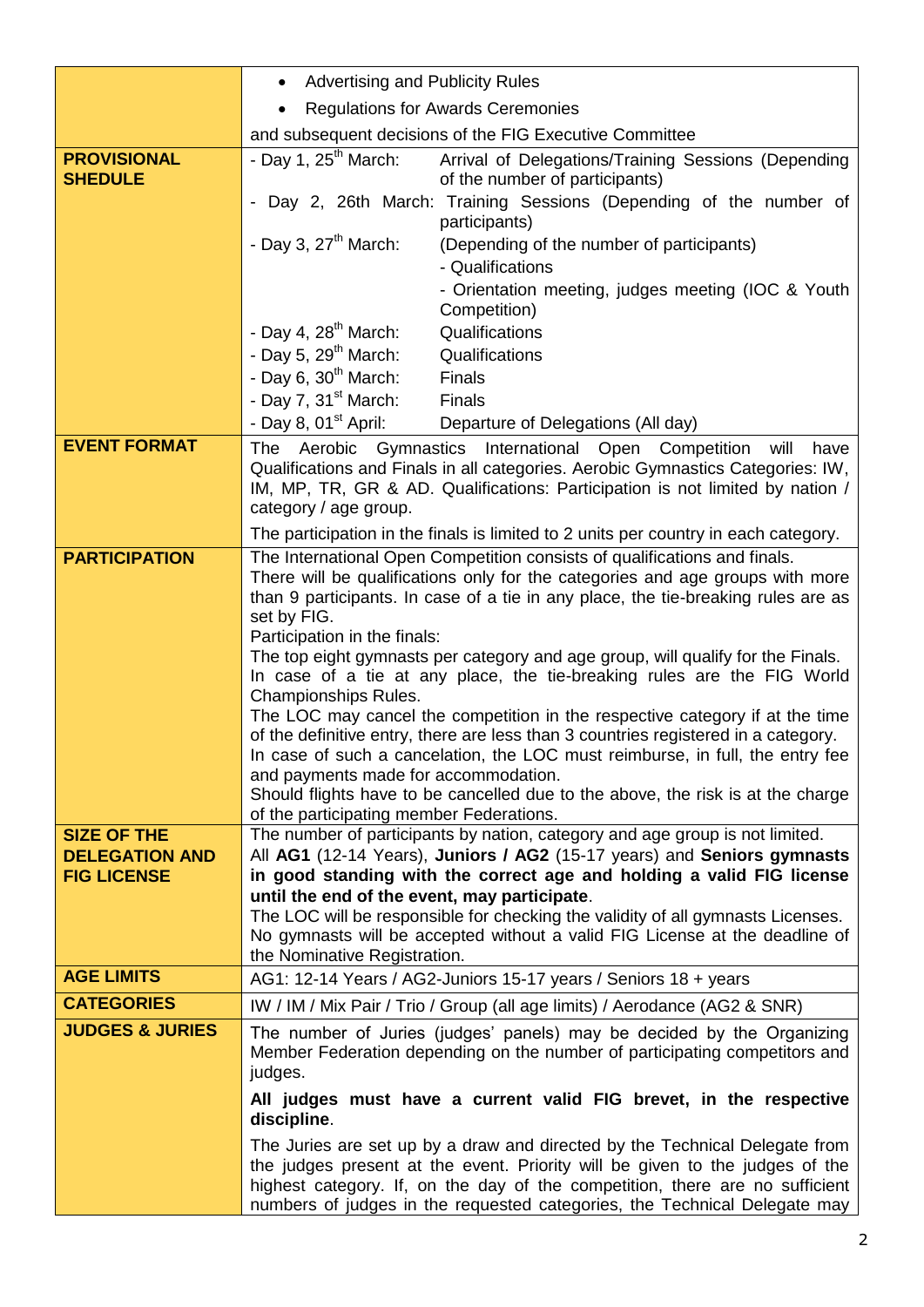|                                         | take whatever action needed to secure the running of the event. Each<br>participating federation must provide minimum one judge Cat. 1, 2, 3 or 4 with<br>current valid brevet. Failure to do so, will result in a fine of Swiss Francs<br>2'000.- to be paid to the LOC until the Definitive Registration date (23-01-<br>2019).                                     |                                                                                                                                                     |                                                                      |  |  |
|-----------------------------------------|-----------------------------------------------------------------------------------------------------------------------------------------------------------------------------------------------------------------------------------------------------------------------------------------------------------------------------------------------------------------------|-----------------------------------------------------------------------------------------------------------------------------------------------------|----------------------------------------------------------------------|--|--|
| <b>REGISTRATION</b><br><b>DEADLINES</b> | Provisional, Definitive and Nominative Registrations must be completed by<br>sending the composition of the delegation to the LOC. Late entries will be<br>considered as invalid and will be refused.                                                                                                                                                                 |                                                                                                                                                     |                                                                      |  |  |
|                                         | Provisional registration                                                                                                                                                                                                                                                                                                                                              | 28, November, 2018                                                                                                                                  | (4 months prior to the event)                                        |  |  |
|                                         | Definitive registration                                                                                                                                                                                                                                                                                                                                               | 23, January, 2019                                                                                                                                   | (2 months prior to the event)                                        |  |  |
|                                         | Nominative registration                                                                                                                                                                                                                                                                                                                                               | 27, February, 2019                                                                                                                                  | (4 weeks prior to the event)                                         |  |  |
|                                         | Registrations and payments made after the gymnasts' drawing of lots will not<br>be accepted and the Delegation members concerned will not be authorized to<br>participate.                                                                                                                                                                                            |                                                                                                                                                     |                                                                      |  |  |
| <b>DRAWING OF LOTS</b>                  | The drawing of lots will take place at the Gymnastics Federation of Portugal<br>Federation two weeks after the closing date of the nominative registration.<br>After publication of the draw to all participating federations there will be an<br>opportunity to modify the position of the gymnasts' starting order within 3 days<br>by using the official document. |                                                                                                                                                     |                                                                      |  |  |
| <b>ENTRY FEES</b>                       | The costs for the entry fees are:                                                                                                                                                                                                                                                                                                                                     |                                                                                                                                                     |                                                                      |  |  |
|                                         |                                                                                                                                                                                                                                                                                                                                                                       |                                                                                                                                                     | IW/IM: 25,00€ - MP: 40,00€ - TRIO:50,00€ - GROUP: 60,00€ - Aerodance |  |  |
|                                         | Group: 60,00€                                                                                                                                                                                                                                                                                                                                                         |                                                                                                                                                     |                                                                      |  |  |
|                                         | The invited participating federations must pay for all entry fees. At the time of<br>the Definitive entry (2 months prior to the event) 100% of the entry fee must be<br>paid to the LOC. All the entry fees are not refundable.                                                                                                                                      |                                                                                                                                                     |                                                                      |  |  |
| <b>ACCOMMODATION</b>                    | The Organizers will arrange at a determined fee, accommodation and meals<br>from the $25th$ March to 01 <sup>st</sup> April, see Entry Forms (see attached) as follows:                                                                                                                                                                                               |                                                                                                                                                     |                                                                      |  |  |
|                                         | <b>B&amp;B Hotels Cantanhede / Coimbra:</b><br>Av. Comandante Xavier Gomes Gama, 1 * 3060-209 Cantanhede<br>$- (+315) 231410220$<br>- e-mail: hotel.cantanhedecoimbra@hotelbb.com<br>- web site: www.hotel-bb.es                                                                                                                                                      |                                                                                                                                                     |                                                                      |  |  |
|                                         | The costs per person/night in this first Hotel are as follows:<br>75,00€ (single room, including breakfast)<br>• 60,00 $\in$ (double room, including breakfast)<br>• $50,00€$ (triple room, including breakfast)                                                                                                                                                      |                                                                                                                                                     |                                                                      |  |  |
|                                         | <b>Hotel Quinta da Lagoa:</b><br>- Quinta da Lagoa * 3070-150 Mira<br>$-(+351)$<br>- e-mail: hotelquintadalagoa@sapo.pt<br>- web site: www.hotelquintadalagoa.pt                                                                                                                                                                                                      |                                                                                                                                                     |                                                                      |  |  |
|                                         | The costs per person/night in this second Hotel are as follows:<br>$\bullet$                                                                                                                                                                                                                                                                                          | 75,00€ (single room, including breakfast)<br>• 60,00 $\epsilon$ (double room, including breakfast)<br>• $50,00€$ (triple room, including breakfast) |                                                                      |  |  |
|                                         | <b>Herdade Lago Real:</b><br>- Rua das Palmeiras * 3070-153 Mira<br>$-(+351)$                                                                                                                                                                                                                                                                                         |                                                                                                                                                     |                                                                      |  |  |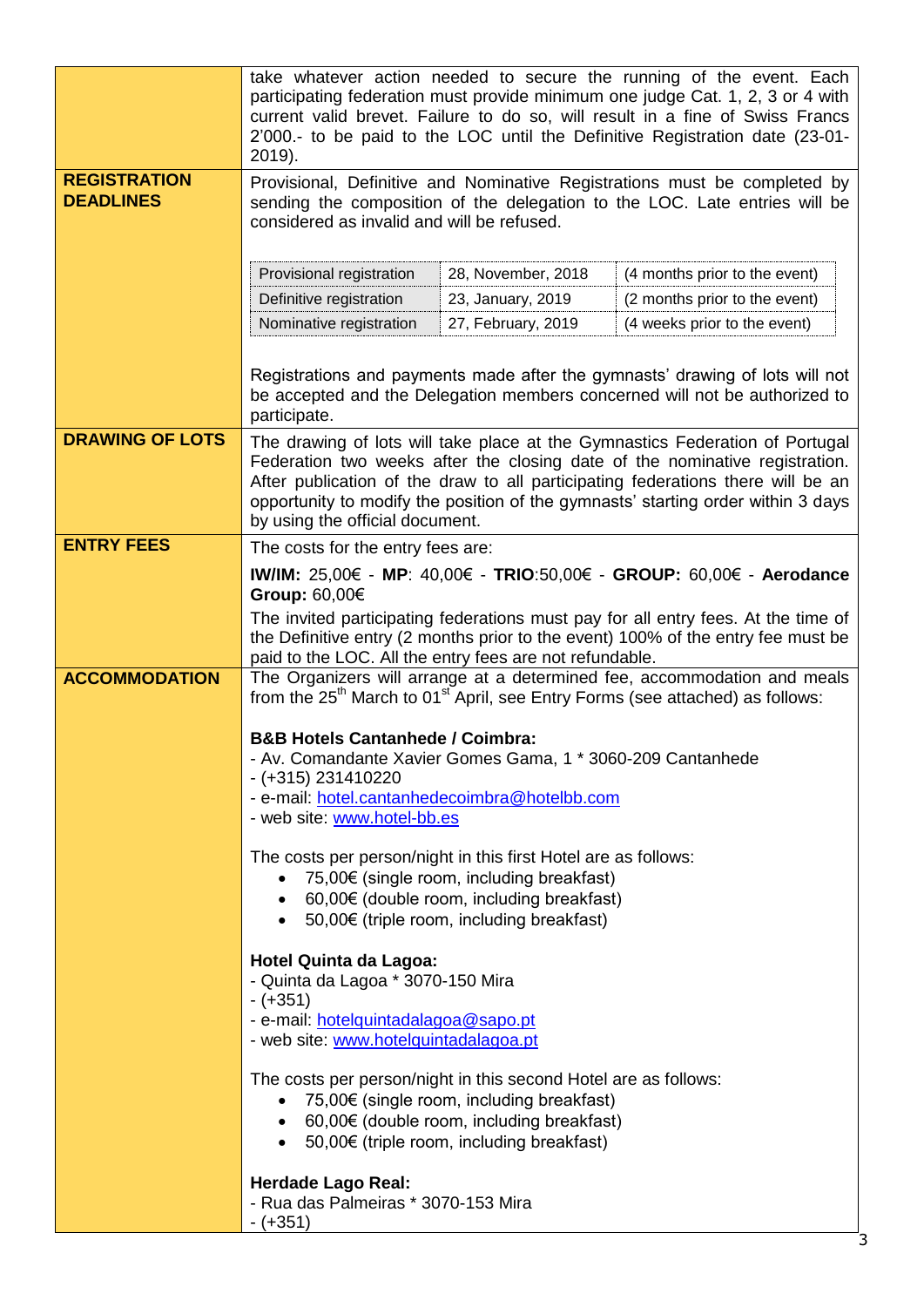|                                               | - e-mail: geral@lagoreal.pt<br>- web site: www.lagoareal.pt                                                                                                                                                                                                      |  |  |
|-----------------------------------------------|------------------------------------------------------------------------------------------------------------------------------------------------------------------------------------------------------------------------------------------------------------------|--|--|
|                                               |                                                                                                                                                                                                                                                                  |  |  |
|                                               | The costs per person/night in this second Hotel are as follows:<br>75,00€ (single room, including breakfast)<br>• $60,00 \in$ (double room, including breakfast)                                                                                                 |  |  |
|                                               |                                                                                                                                                                                                                                                                  |  |  |
|                                               | • $50,00€$ (triple room, including breakfast)                                                                                                                                                                                                                    |  |  |
|                                               | The prices charged for the hotel rooms will not exceed the usual hotel rates.<br>While the Accommodation Form must be returned to the LOC by 23, January,<br>2019 at the very latest, the Hotel rooms will be allocated on a "first come, first<br>serve" basis. |  |  |
|                                               | The invited participating federations must pay for the accommodation<br>expenses of their delegation members.                                                                                                                                                    |  |  |
|                                               | The costs for the accommodations must be paid to the LOC by 23, January,<br>2019.                                                                                                                                                                                |  |  |
| <b>MEALS</b>                                  | The invited participating federations must pay for the meals expenses of their<br>delegation members.                                                                                                                                                            |  |  |
|                                               | <b>Lunch</b> – at B&B Hotels Cantanhede / Coimbra – $18,00 \in$                                                                                                                                                                                                  |  |  |
|                                               | Dinner - at the Hotel of Accommodation - $18,00 \in$                                                                                                                                                                                                             |  |  |
|                                               | While the Meals Form must be returned to the LOC by 23, January, 2019 at<br>the very latest.                                                                                                                                                                     |  |  |
|                                               | The costs for the meals must be paid to the LOC by 23, January, 2019.                                                                                                                                                                                            |  |  |
| <b>FINAL BANQUET</b>                          | There will be tickets for the Final Banquet available at the entry cost of<br>22,00€/person. The tickets for the Final Banquet must be paid to the LOC until<br>23, January, 2019.                                                                               |  |  |
|                                               | Tickets for the Final Banquet are not refundable.                                                                                                                                                                                                                |  |  |
| <b>INTERNATIONAL</b><br><b>TRANSPORTATION</b> | The invited participating federations must pay for the travel costs of their<br>delegation members.                                                                                                                                                              |  |  |
|                                               | The Travel Schedule Form must be returned to the LOC by 23, January, 2019.                                                                                                                                                                                       |  |  |
| <b>LOCAL</b><br><b>TRANSPORTATION</b>         | The Organizers will arrange at a determined fee, the transport service from the<br>LISBON International airport and OPORTO International airport to the<br>accommodation place in Cantanhede and to the competition hall                                         |  |  |
|                                               | The costs are per person.                                                                                                                                                                                                                                        |  |  |
|                                               | Transportation from Oporto Airport to the competition venue or hotel and back                                                                                                                                                                                    |  |  |
|                                               | $-55€$ (fifty five Euros).<br>Transportation from Lisbon Airport to the competition venue or hotel and back<br>$-80 \in$ (eighty Euros).                                                                                                                         |  |  |
|                                               | The LOC only ensure the Local Transportation between the hotels and the hall<br>of the competition to the participants who booked the accommodation by the<br>LOC.                                                                                               |  |  |
|                                               | The invited participating federations must pay for the transportation expenses<br>of their delegation members until 23, January, 2019.                                                                                                                           |  |  |
| <b>VISA</b>                                   | Please verify immediately with your travel agent or the Portugal Embassy or                                                                                                                                                                                      |  |  |
|                                               | Consulate in your country if a visa is required for your travel to <b>Portugal</b> . The<br>Organizing Committee will be happy to assist each Delegation member with an                                                                                          |  |  |
|                                               | official invitation letter, provided that the request is made before 23, January,                                                                                                                                                                                |  |  |
|                                               | 2019 to the LOC. The request must include the function, full name, gender,                                                                                                                                                                                       |  |  |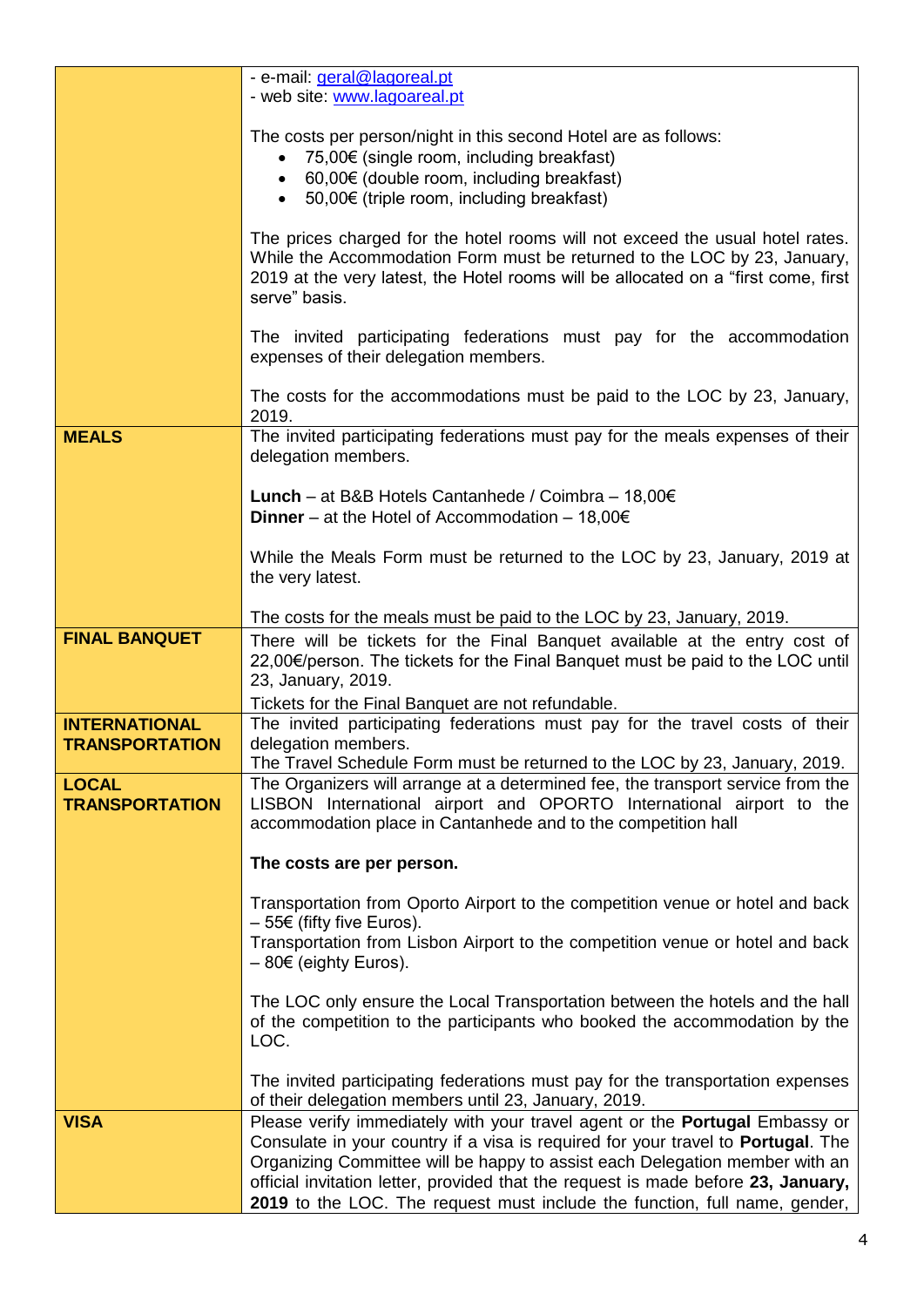|                                      | date of birth, citizenship and passport number, passport expiry date, the arrival<br>and departure dates of the Delegation Member as well as the city the visa<br>application support letter must be sent to.                                                                                                                                        |  |  |
|--------------------------------------|------------------------------------------------------------------------------------------------------------------------------------------------------------------------------------------------------------------------------------------------------------------------------------------------------------------------------------------------------|--|--|
| <b>INSURANCE</b>                     | The Host Federation, the Organizing Committee and the FIG will not be held<br>responsible for any liabilities in case of accidents, illness, repatriation and the                                                                                                                                                                                    |  |  |
|                                      | like.<br>The FIG Technical Regulations foresee that all participating Federations are<br>responsible for making their own arrangements to have the necessary valid<br>insurance coverage against illness, accidents and for repatriation for all the<br>members of their Delegation.                                                                 |  |  |
|                                      | The LOC will verify the insurance upon arrival of the delegation members (e.g.<br>cover note or photocopy of the valid policy). Delegation members with<br>insufficient insurance cover must inform the LOC in advance. The LOC will<br>subsequently offer insurance at the Federations own charge as follows: 40€<br>(forthy euros) per person/day. |  |  |
| <b>ACCREDITATION</b>                 | The accreditation will take place at the Sports Hall "Os Marialvas" upon arrival<br>to Cantanhede. The accreditations will only be handed out to the Head of<br>Delegation.<br>All delegations must deliver 2 music CD's for each routine, national anthem                                                                                           |  |  |
| <b>FINANCIAL</b>                     | and flag, insurance declaration, passports of all members and FIG Licenses.                                                                                                                                                                                                                                                                          |  |  |
| <b>OBLIGATIONS</b>                   | Federations which have not fulfilled their financial obligations towards the FIG<br>(e.g. annual membership fees, unpaid invoices, etc.) will not be allowed to<br>participate in these Competitions.                                                                                                                                                |  |  |
|                                      | Federations which have not fulfilled their financial obligations towards the Local<br>Organizing Committee by the given deadline in the Invitation/Directives may<br>still have the possibility to participate, but the LOC will not guarantee the hotel<br>booking, meals and local transportation.                                                 |  |  |
| <b>BANK ACCOUNT</b>                  | All payments must be made in euros, through bank transfer to the following                                                                                                                                                                                                                                                                           |  |  |
| <b>INFORMATION</b>                   | account:                                                                                                                                                                                                                                                                                                                                             |  |  |
|                                      | Account Name: ACADEMIA CANTANHEDEGYM                                                                                                                                                                                                                                                                                                                 |  |  |
|                                      | <b>Bank: Crédito Agrícola</b><br>Agency: Cantanhede                                                                                                                                                                                                                                                                                                  |  |  |
|                                      | IBAN: PT50004530204023223856527                                                                                                                                                                                                                                                                                                                      |  |  |
|                                      | Swift code: CCCMPTPL                                                                                                                                                                                                                                                                                                                                 |  |  |
|                                      | Reference:<br>CANTANHEDE AER<br>International<br>Competition<br>Open<br>2019_(Country)                                                                                                                                                                                                                                                               |  |  |
|                                      | The participating federation is responsible for covering all bank fees in<br>connection with the bank transfers.                                                                                                                                                                                                                                     |  |  |
| <b>CANCELLATION</b><br><b>POLICY</b> | Full reimbursement until 23 <sup>rd</sup> January 2019. No reimbursement shall be made<br>after this date.                                                                                                                                                                                                                                           |  |  |
| <b>TIE BREAKING</b><br><b>RULES</b>  | In case of a tie at any place, the tie-breaking rules as set up for the World<br>Championships shall be applied.                                                                                                                                                                                                                                     |  |  |
| <b>EVENT MANAGER</b>                 | LOC: João Dias                                                                                                                                                                                                                                                                                                                                       |  |  |
|                                      | Rua da Concórdia, Lote 12, 3060-149 Cantanhede - Portugal                                                                                                                                                                                                                                                                                            |  |  |
|                                      | Tel: +351 925123182 / E-mail: academia.cantanhedegym@gmail.com                                                                                                                                                                                                                                                                                       |  |  |
| <b>MEDIA</b>                         | Only journalists and photographers holding an official and valid press card<br>recognized by international press agencies such as the AIPS and official<br>Sports Journalists Associations / National Federations will be accredited.                                                                                                                |  |  |
|                                      | All media representatives (journalists, photographers, TV) must request an<br>accreditation from the O.C. Media Office as soon as possible to have access<br>to the media centre on the competition venue.                                                                                                                                           |  |  |
| <b>MEDICAL SERVICES</b>              | The Local Organizing Committee will provide first aid medical services. A                                                                                                                                                                                                                                                                            |  |  |